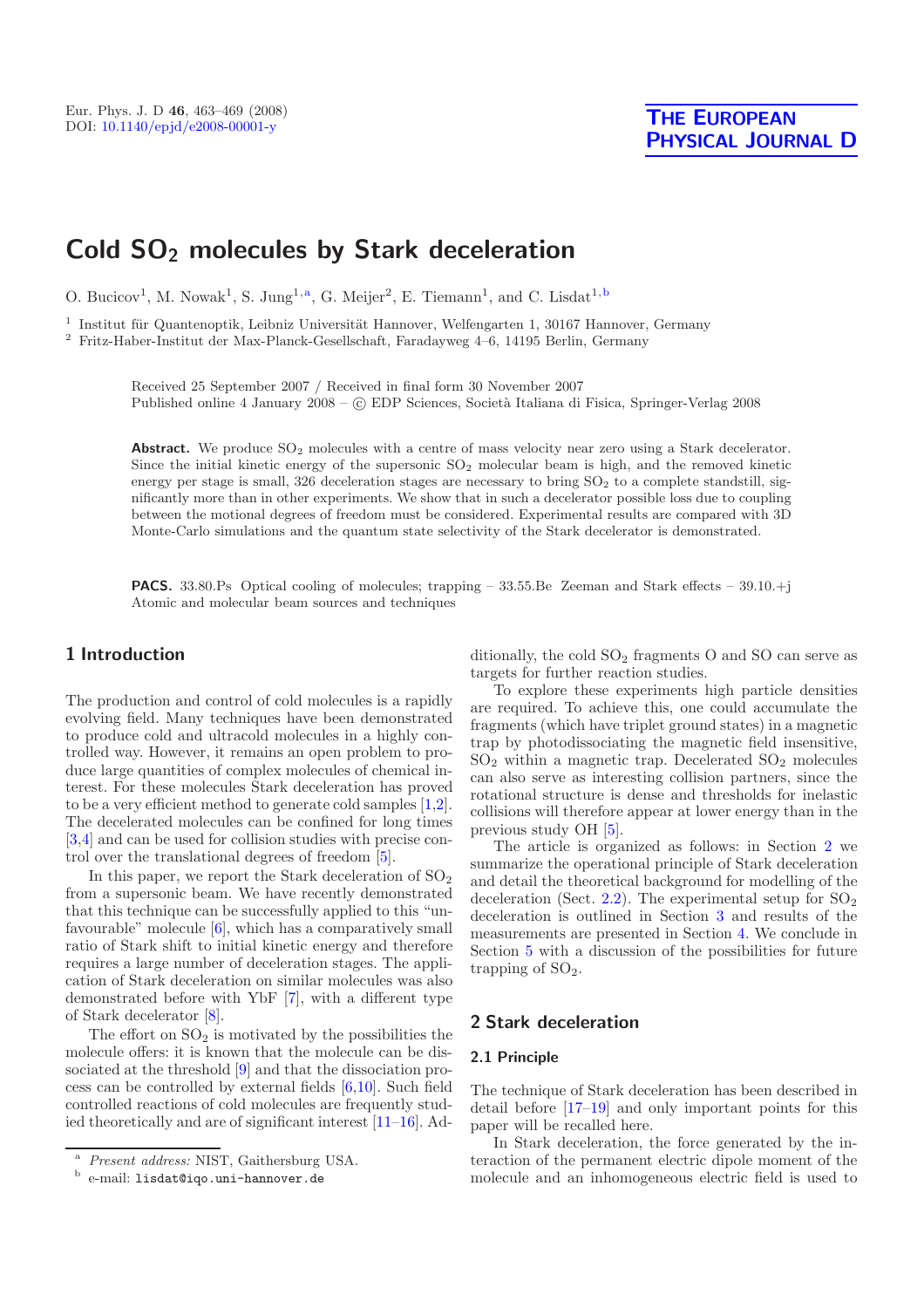<span id="page-1-2"></span>

**Fig. 1.** (Color online) Schematic of the field configuration and potential energies shortly after switching the electric fields. The electrodes are symbolized by large circles, the polarity is indicated. The smaller circle depicts the synchronous particle. The gray potential curve in the lower part of the figure gives the potential Stark energy before the field configuration is switched, the black curve thereafter. The potential energy loss of the molecule is depicted as  $\Delta E$ . The period of the decelerator is twice the stage separation L. At each switching, the potential is shifted by 1/2 of the period. The scale on top shows the position of a particle in the periodic structure of the decelerator in terms of the phase angle  $\phi$ . It can be seen that the synchronous particle is located at  $\phi \approx 50^{\circ}$  at the switching time.

decelerate molecules. The inhomogeneous electric field is produced by a series of electrode pairs with opposing polarity, between which the molecular beam propagates. For molecules in an appropriate state (low field seeking) a potential well is generated. As the molecule enters a highfield region, kinetic energy is removed. Leaving the field region the molecule would regain the kinetic energy, however, this is avoided by quickly grounding the electrodes, such that the potential energy  $\Delta E$  is removed (see Fig. [1\)](#page-1-2). To deplete the total kinetic energy of the molecule several deceleration stages (each removing  $\Delta E$ ) are required, for which the switching is repeated. With a modified geometry of electrodes and switching sequence, molecules in high field seeking states can also be decelerated [\[7](#page-5-6)[,8\]](#page-5-7).

The energy  $\Delta E$  removed from a molecule depends on the position of the molecule relative to the electrodes at the switching time. This position is described by the phase angle  $\phi$ , which has a period of twice the stage separation L. For the so called synchronous particle, the angle  $\phi$  is constant throughout the deceleration process. For equally spaced electrode pairs, the time between subsequent switching events must, therefore, increase since the velocity of the molecule is lowered. At  $\phi = 90^{\circ}$  the synchronous molecule is right in-between a pair of electrodes when the field is switched. It loses the maximum amount of kinetic energy. For  $\phi = 0^{\circ}$  it is in the middle between two pairs of electrodes and loses no energy (Fig. [1\)](#page-1-2).

Not only the synchronous molecule is decelerated, but also molecules that are close in phase space to the synchronous one. They form a so-called bunch. Molecules in a bunch are decelerated together due to the effect of phase stability. Phase stability can be visualised by considering e.g. a molecule, which is slightly ahead of the synchronous one and has the same velocity. This molecule will lose more kinetic energy at the next stage than the synchronous one since it traveled further up the potential hill, and will eventually fall behind the synchronous molecule. The inverse process will happen as for molecules behind the synchronous one.

In addition to effects of phase stability, the molecules are guided through the decelerator by a focusing force toward the axis of the decelerator. This force stems from the increasing electric field strength toward the electrode surface. It was observed that an interplay between the bunching and guiding exists, which leads to unstable motion of the molecules in regions of phase space that would be regarded as stable from the 1D model described above [\[18](#page-6-3)[,19\]](#page-6-2). For the modelling of the molecular trajectories in the decelerator, it is therefore necessary to perform full 3D calculations that reproduce these instabilities.

#### <span id="page-1-0"></span>**2.2 Modelling**

To simulate the observed time-of-flight spectra, molecular trajectories through the decelerator are calculated using Monte-Carlo simulations where randomized starting velocities and times are generated for molecules in a chosen quantum state. These parameters are adapted to the experimental conditions (see Sect. [3\)](#page-1-1). The classical equations of motion can then be integrated if the forces on the molecule are known.

As mentioned above, the forces are due to the Stark interaction of the permanent electric dipole moment of the molecule (for  $SO_2$  in the ground state about 1.6 D [\[20\]](#page-6-4)) with the inhomogeneous electric field produced by the electrodes. These forces can be calculated for a given field strength from the rotational constants of the molecule [\[21\]](#page-6-5) and the dipole moment. The matrix elements necessary for the description of the rotational structure of an asymmetric top molecule and the calculation of the Stark shift of these levels are given e.g. in reference [\[10](#page-5-9)]. The Stark shifts of the lowest rotational levels of the  $v = 0$  vibrational state of the  $\tilde{X}$  <sup>1</sup>A<sub>1</sub> state of SO<sub>2</sub> are depicted in Figure [2.](#page-2-1) The field configuration of the electrodes is calculated with a commercial program (*Simion*, [\[22](#page-6-6)]), the field of the hexapole lens in front of the decelerator can be derived from an analytical expression [\[23](#page-6-7)].

## <span id="page-1-1"></span>**3 Setup**

The decelerator apparatus we used is an extended and improved version of our Stark decelerator described before [\[6\]](#page-5-5). The apparatus has had an additional 186 stages added and the mechanical stability has been improved. This apparatus is now able to stop  $SO<sub>2</sub>$  molecules. The pulsed SO<sup>2</sup> molecular beam is produced by expansion of  $5\%$  of  $SO_2$  in Xe as carrier gas through a 200  $\mu$ m diameter nozzle into vacuum. By cooling the nozzle to 210 K the beam velocity is reduced to about 300 m/s. The pulse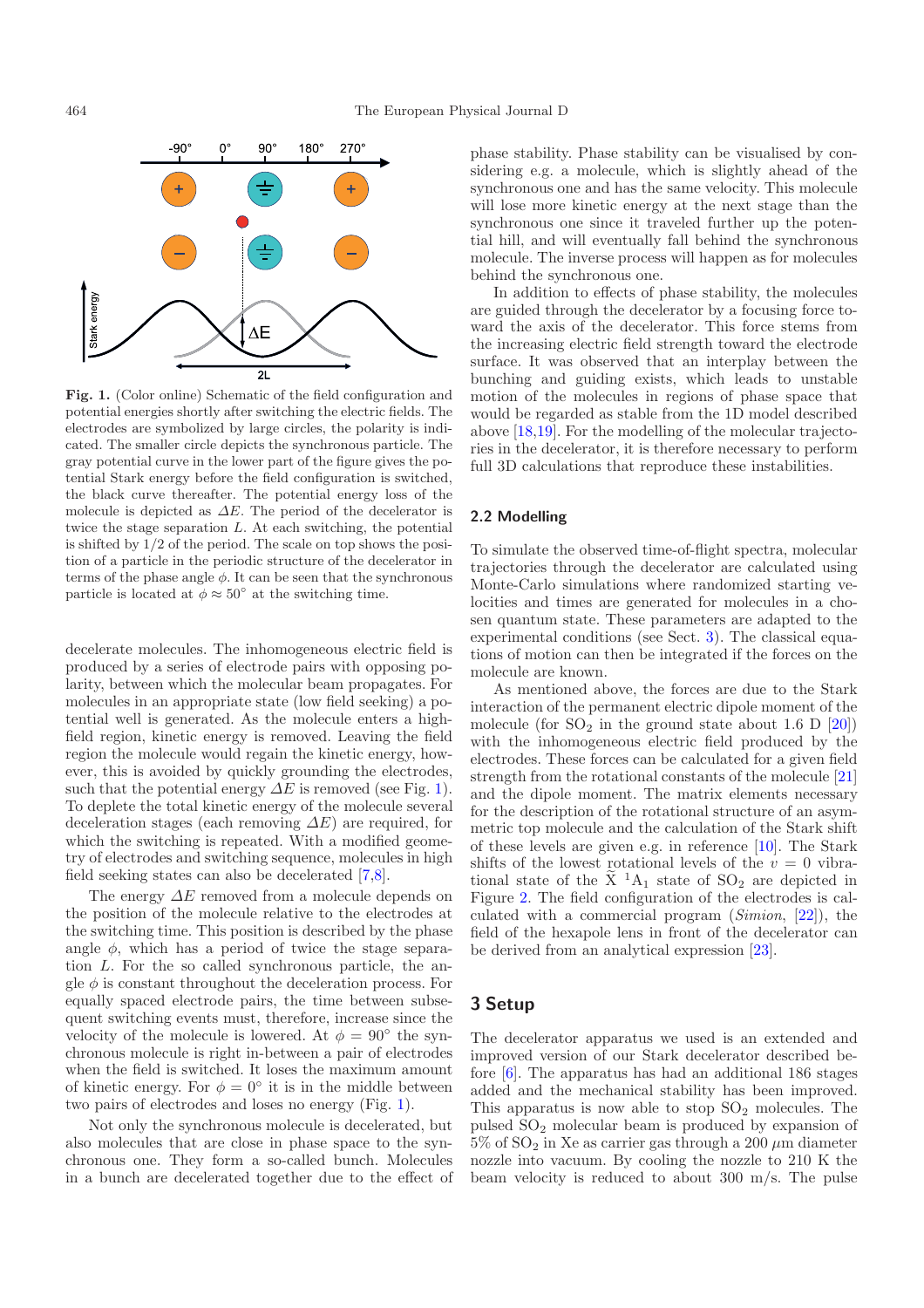<span id="page-2-1"></span>

**Fig. 2.** (Color online) Stark shift of the lowest rotational lines  $J_{K-K_+}$  of the  $v = 0$  electronic ground state of SO<sub>2</sub>. The maximum field strength on the molecular beam axis was about 90 kV/cm, thus well below the crossing of the levels  $1_{11}$  and  $2_{11}$ ,  $M = 0$  at about 130 kV/cm.

typically lasts 300 µs and has a rectangular profile as was confirmed by time-of-flight spectra. Due to the supersonic expansion the rotational temperature of the  $SO<sub>2</sub>$ molecules is reduced to about 6.5 K and most molecules are in the vibrational ground state. The velocity distribution is also compressed, and a longitudinal temperature of about 3.5 K is achieved.

The molecular beam passes after 2 cm through a skimmer with 1 mm diameter and reaches an ultra-high vacuum chamber. 5 cm behind the nozzle, an 8 cm long hexapole lens focuses molecules in the low field seeking states on the entrance of the Stark decelerator. The operation voltage of the hexapole is *±*11 kV and is optimized for the state  $J_{K_-\tilde{K}_+} = 1_{11}$ ,  $M = 0$  as is the Stark decelerator (see Sect. [4.2\)](#page-4-0).

The decelerator entrance is located 1.7 cm behind the hexapole. This spacing was optimized by trajectory simulations to match the molecular beam characteristics to the acceptance of the decelerator. The general setup of the Stark decelerator itself and the dimensions of the individual stages are comparable to other apparatuses [\[1](#page-5-0)[,24\]](#page-6-8). The stages consist of two parallel, highly polished stainless steel electrodes with a diameter of 3 mm and a free gap of 2 mm. The centers of adjacent stages are separated by  $L = 5.5$  mm. In total, the decelerator consists of 326 stages, which are divided in two sets of 163 electrode pairs. Electrodes with the same polarity in one set are mounted in one bar, giving an electrode comb of about 1.8 m length. Deceleration stages from different sets interact with the molecular beam alternately. One set of electrode combs is oriented under a 90◦ angle with respect to the other set to guide the molecules in both transverse directions.

Each electrode bar is mounted by three insulators, which are adjustable to align the spacing between the opposing electrode combs over the full length of the decelerator.

Four fast switches supply the high voltage for the electrode bars. The decelerator is currently operated at *±*10 kV, it is envisaged to rise the potential difference to 25 kV. The maximum field strength on the molecular beam axis was thus about 90 kV/cm. Up to this field strength, the molecular state  $J_{K_-\bar{K}_+} = 1_{11}$ ,  $M = 0$ experiences no avoided crossing with other levels, which could lead to particle losses due to adiabatic traversal of the crossing. This effect would dramatically change the guiding and bunching properties of the decelerator due to the changed Stark effect and would lead to particle loss with high probability. Such a crossing appears at about  $130 \mathrm{kV/cm}$  (see Fig. [2\)](#page-2-1), which will still not be experienced at an operation of the decelerator at 25 kV potential difference. Though the figure seems to indicate a real crossing of the two Stark curves and the states  $1_{11}$  and  $2_{11}$  are not directly coupled by the Stark Hamiltonian, the crossing is weakly avoided by indirect coupling via other rotational levels. Even if the crossing region would be reached, the particle losses are expected to be very small due to the small energy separation of a few  $h \times 100$  Hz between the Stark curves: a Landau-Zener type model [\[25](#page-6-9)[,26\]](#page-6-10) suggests for a molecular velocity of 60 m/s a probability of following the Stark curve adiabatically of less than  $10^{-6}$ .

The loading current of the decelerator during the switching is limited by 1.5 kΩ high power resistors and is buffered by a 1  $\mu$ F capacitor for each electrode comb. During one series of switching events (burst) to decelerate a bunch of molecules the voltage drops by about 3%. The capacitors are reloaded by the power supply before the next burst, which follows at a 10 Hz rate.

The molecules can be detected 1 cm behind the nozzle and 4 cm behind the decelerator by laser induced fluorescence. In the first interaction zone, the density distribution of the molecules in the pulse is observed since the time-of-flight is too short to lead to a significant dispersion of different velocity classes. In contrast, the velocity dispersion is dominant in the second interaction zone. Hence the velocity distribution of the molecules in the pulse can be inferred from time-of-flight spectra there. The SO<sup>2</sup> molecules are excited by frequency doubled radiation from a pulsed coumarin-120 dye laser, which is pumped by a Xe:F excimer laser. For detection purposes we used the vibrational band  $(1,4,2)$  in the  $\widetilde{C}$  <sup>1</sup>B<sub>2</sub> state [\[10](#page-5-9)[,27](#page-6-11)[,28\]](#page-6-12).

### <span id="page-2-0"></span>**4 Measurements**

#### **4.1 Deceleration and 3D effects**

As described in Section [3](#page-1-1) the decelerator setup is constructed for molecules in a low field seeking state and optimized for  $J_{K-K_+} = 1_{11}$ ,  $M = 0$ . To characterize the decelerator setup several measurements were performed and their results were compared with simulations. In Figure [3,](#page-3-0) a time-of-flight spectrum of molecules in the vibrational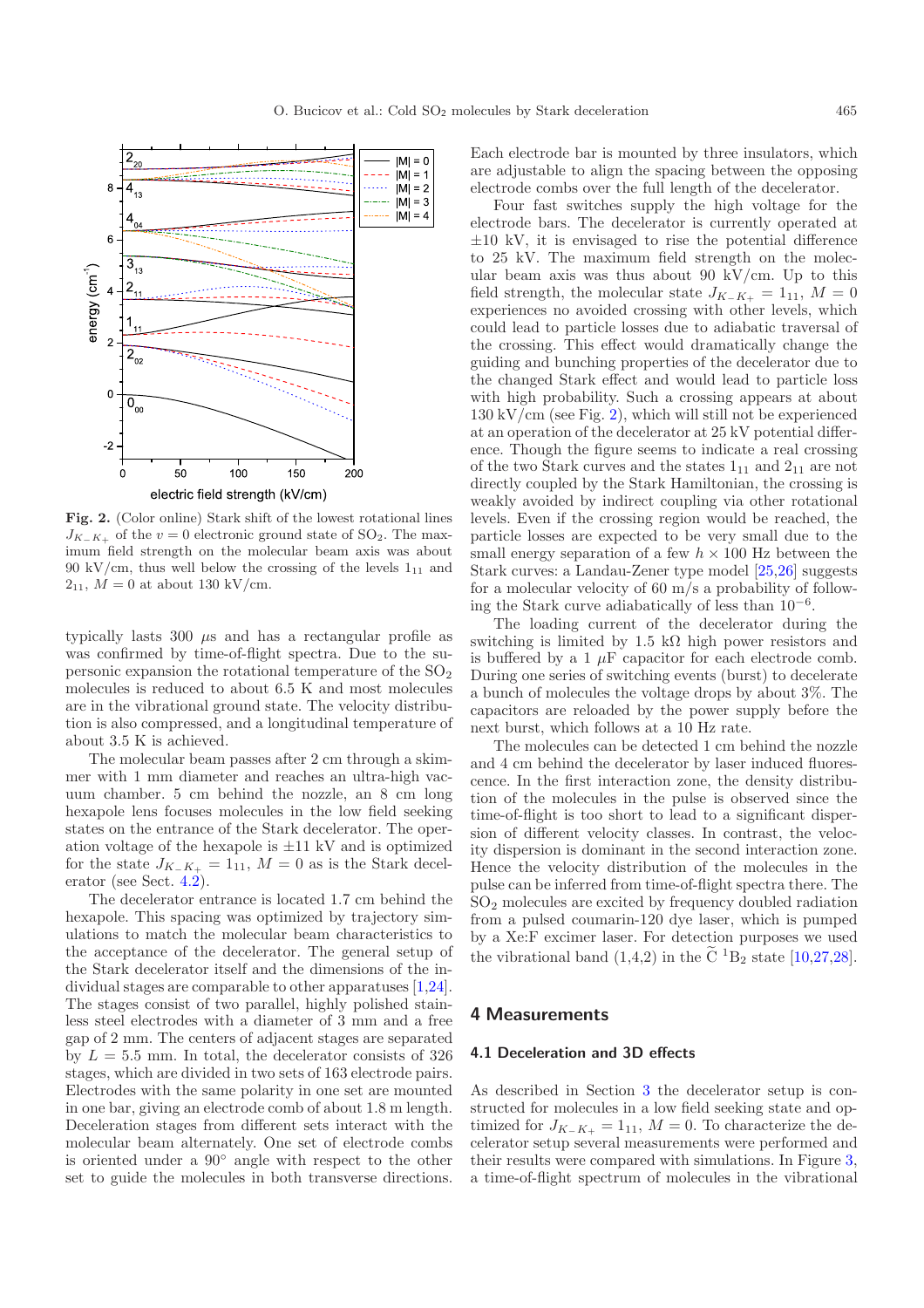<span id="page-3-0"></span>

**Fig. 3.** (Color online) Measurement (lower curve) and simulations (upper curves) of time-of-flight spectra of SO<sub>2</sub> molecules in the rotational state  $J_{K_-\,K_+} = 1_{11}$ ,  $M = 0$  by laser induced fluorescence (LIF). The traces of measurements and simulations are shifted relative to each other for the sake of clarity. The two simulations compare 3D (darker curve) and 1D (lighter curve) trajectory calculations. The molecules are decelerated from 300 m/s to 157 m/s at a phase angle of  $\phi = 55^{\circ}$ . The arrow marks the bunch with the synchronous molecule. The different signal-to-noise ratio in the two parts of the experimental data is due to longer averaging of the part with the decelerated bunches. (Clearly, a 1D simulation is not capable of correctly reproducing the measured intensities.)

ground state and  $J_{K−K_{+}} = 1_{11}$  at the interaction zone behind the decelerator and corresponding simulations are depicted. A phase angle of  $\phi = 55^{\circ}$  and an initial velocity of the synchronous particle of 300 m/s were chosen. This leads to a final velocity of 157 m/s for the synchronous molecule in the low-field-seeking component  $M = 0$  of the level  $J_{K_-\tilde{K}_+} = 1_{11}$ . The initial mean velocity of the molecular pulse was determined to be 308 m/s from timeof-flight measurements in the guiding regime. For this measurement, a time independent voltage of *±*3.5 kV is applied to all electrodes to guide the molecules through the apparatus without deceleration. The signal is thus largely improved. The continuous operation is also preferable for the velocity measurement since no bunching of molecules appears.

Around a time-of-flight of 6.4 ms in Figure [3,](#page-3-0) the nondecelerated part of the molecular pulse is visible. It consists of molecules in the  $M = 0$  component of the level  $J_{K-K_{+}} = 1_{11}$ , which do not occupy a region in phase space that forms a bunch of decelerated molecules. These molecules are partly guided through the decelerator and form the pulse in Figure [3,](#page-3-0) while molecules in  $|M| = 1$ are lost from the beam (see Sect. [4.2\)](#page-4-0). The nine peaks at an arrival time of about 8.5 ms are decelerated molecules. Several bunches are visible since the initial molecular pulse fills several adjacent stages of the decelerator and a train of bunches with different velocity is formed. The bunch with the synchronous molecule is marked by an arrow in Figure [3.](#page-3-0)

The bunches experience a different sequence of time dependent electric fields and can thus finally have different velocities. Molecules that are considerably ahead of the synchronous molecule and are already in the decelerator when the switching of the high voltage starts, are decelerated as the marked synchronous particle, for which the switching starts when entering the decelerator. But these early molecules miss the last switching events, since they have left the decelerator before the synchronous particle and the end of the switching sequence. Thus they have finally a higher velocity than the synchronous molecule. This effect was also observed and investigated for molecules loaded into a storage ring [\[29\]](#page-6-13).

Molecules entering the decelerator later than the synchronous molecule miss the first switching events. The synchronous molecule is already slightly slowed down, when these molecules experience the electric field from the first stage. To match the switching sequence and the initial velocity of these later molecules, molecules with a lower initial velocity than the synchronous molecule form the bunches. These molecules leave the decelerator with the same velocity as the synchronous particle, but experience a longer field free flight to the detection zone since the switching of the electric field has stopped before the molecules leave the decelerator.

Figure [3](#page-3-0) shows the very good agreement between measured and calculated time-of-flight spectra (upper curves, 3D and 1D simulation). The agreement of the measured and simulated arrival times of significant structures in the time-of-flight spectrum indicates a good modelling of the general dimensions of the apparatus. More important is the good match of the relative intensities of the observed features with the 3D simulations, which show that the setup does not suffer from significant distortions of the field distribution in the decelerator. This is especially remarkable over the length of nearly two meters.

It is important to note that 3D simulations are essential to achieve this match [\[19](#page-6-2)]. Omitting the coupling between longitudinal and transverse motion by 1D calculations produces molecular bunches that are about a factor of two to three more intense (see Fig. [3,](#page-3-0) 1D simulation). Closer investigations of the shape of the decelerated bunches showed characteristic structures as described by Meerakker et al. [\[19\]](#page-6-2). It was difficult to find in our experiment an exact agreement between the observations and the shapes obtained by 3D simulations. The modelling of the deceleration was improved by including the 3% drop of the electric potential during the burst, but no good agreement was found for the shapes of the bunches. We attribute this to remaining uncertainties in the geometry, which might be e.g. a slow variation of the electrode separation over the length of the decelerator. Such imperfections can in principle be modeled but raise the number of unknown parameters in the simulation unreasonably. Nevertheless, we can conclude that the deviations of the realized decelerator from the design geometry are small, since the general agreement between simulations and measurements is quite good.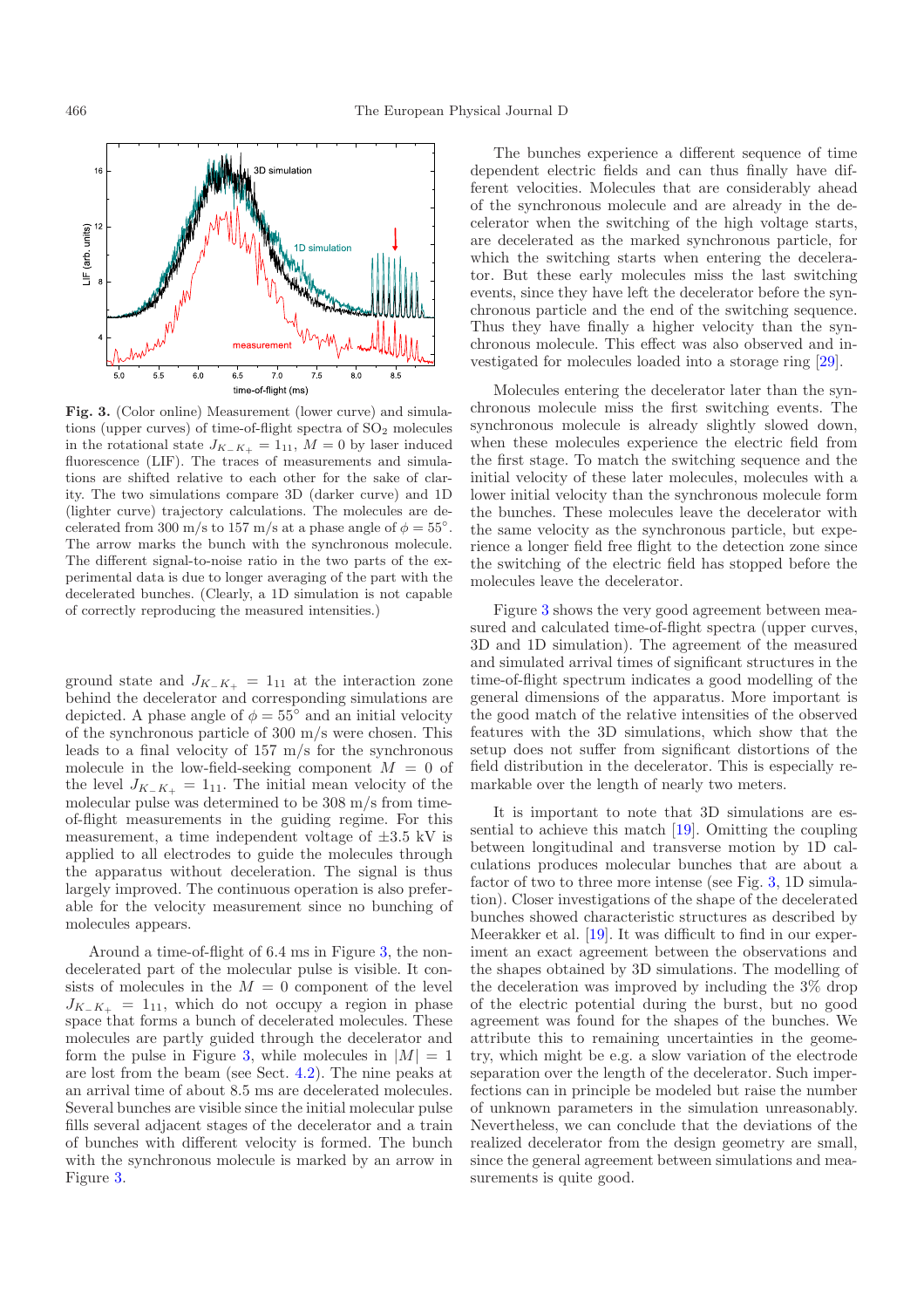<span id="page-4-1"></span>

Fig. 4. Time-of-flight spectra of SO<sub>2</sub> molecules in the rotational state  $J_{K_-\,K_+} = 1_{11}$ ,  $M = 0$ . The molecules are decelerated from 285 m/s to 53 m/s (synchronous molecule, arrow) at an phase angle of  $\phi = 67^{\circ}$  and  $\pm 10$  kV.

Changing the phase angle influences the final velocity of the decelerated molecules and therefore their arrival time. Systematic investigations at different phase angles showed that the behaviour of the decelerator is well understood. In Figure [4](#page-4-1) the recorded time-of-flight spectrum at a phase angle of  $\phi = 67^{\circ}$  is shown. Here, molecules were decelerated from 285 m/s to 53 m/s. This final velocity is very close to typical velocities that are used to load electrostatic traps [\[3](#page-5-2)[,30](#page-6-14)[,31](#page-6-15)]. A slight increase of the phase angle would have been sufficient to achieve this but the detection of the particles would have been very difficult due to dispersion of the bunches during the time-of-flight from the end of the decelerator to the interaction zone. The most probable velocity of the molecular pulse was about 300 m/s; the reduced initial particle number at 285 m/s was traded off against the lower kinetic energy.

Simulations of this experiment again predict the arrival times of the molecular pulses and the relative intensity of the decelerated bunches very well. Also, the increased dispersion of the bunches arriving late due to longer timeof-flight without electric fields is well described. Unfortunately, the simulations predict about 2.5 more decelerated molecules in comparison to the non-decelerated pulse. In our opinion, this can be either due to deviations in the description of the velocity distribution of the initial molecular pulse, collisional losses, or more likely due to imperfections in the modelling of the detection geometry, to which the results become very sensitive at low velocity.

#### <span id="page-4-0"></span>**4.2 Quantum state selectivity**

An important aspect for the application of the decelerator setup in collision experiments is the quantum state selectivity of the apparatus. Beside the velocity selectivity, which depends on the phase angle chosen for deceleration (in the order of a few  $m/s$ ), the quantum state selectivity is very important for the ability to observe and interpret state changing or reactive collisions.

<span id="page-4-2"></span>

**Fig. 5.** (Color online) Measurement of the quantum state distribution behind the decelerator (black curve online) and Monte-Carlo simulation (red) for the main decelerated bunch (10 kV,  $\phi = 55^{\circ}$ ). The inverted curve (blue) shows a reference spectrum before the decelerator with a thermal rotational distribution of about 6.5 K. Quantum numbers of observed and expected transitions are given.

Our decelerator for a molecule with comparatively dense rotational structure can show significantly different behaviour than shorter decelerators for lighter molecules with less dense rotational structure, since several low field seeking states will be initially populated (see Fig. [2\)](#page-2-1) and can be guided or even be decelerated. On the other hand, one can expect an improved removal of molecules in high field seeking or electric field insensitive states  $(J_{K-K_{+}} = 2_{11}, M = 1)$  due the longer interaction time with the high number of stages or simply by the divergence of the particle beam over the long flight path.

We have compared the spectra of the  $(1,4,2)-(0,0,0)$ band of  $SO<sub>2</sub>$  before and after the decelerator to investigate these aspects of quantum state selectivity. The decelerator was operated at  $\pm 10$  kV and a phase angle of 55 $^{\circ}$ , thus conditions leading to a time-of-flight spectrum are as de-picted in Figure [3.](#page-3-0) The laser for the spectroscopy of  $SO<sub>2</sub>$ was pulsed such that the molecules in the bunch indicated by the arrow in Figure [3](#page-3-0) were excited. Tuning the laser frequency reveals a spectrum as shown in Figure [5.](#page-4-2)

The great simplification of the spectrum behind the decelerator with respect to a reference spectrum taken before the decelerator under the same experimental conditions (inverted curve in Fig. [5\)](#page-4-2) is obvious. Mainly two lines remain visible within the achieved signal-to-noise ratio. Both are transitions involving the population of the decelerated  $J_{K_-\,K_+} = 1_{11}$ ,  $M = 0$  level. Since the region from the end of the decelerator to the detection zone is essentially field free, the orientation of the molecules in  $M = 0$  with respect to the local axis of quantization is lost. The population in the interaction zone is hence expected to be distributed homogeneously over all M-levels when probed with respect to a new axis of quantization introduced by the linear polarization of the laser. This loss of the quantization axis explains the intensity ratio of about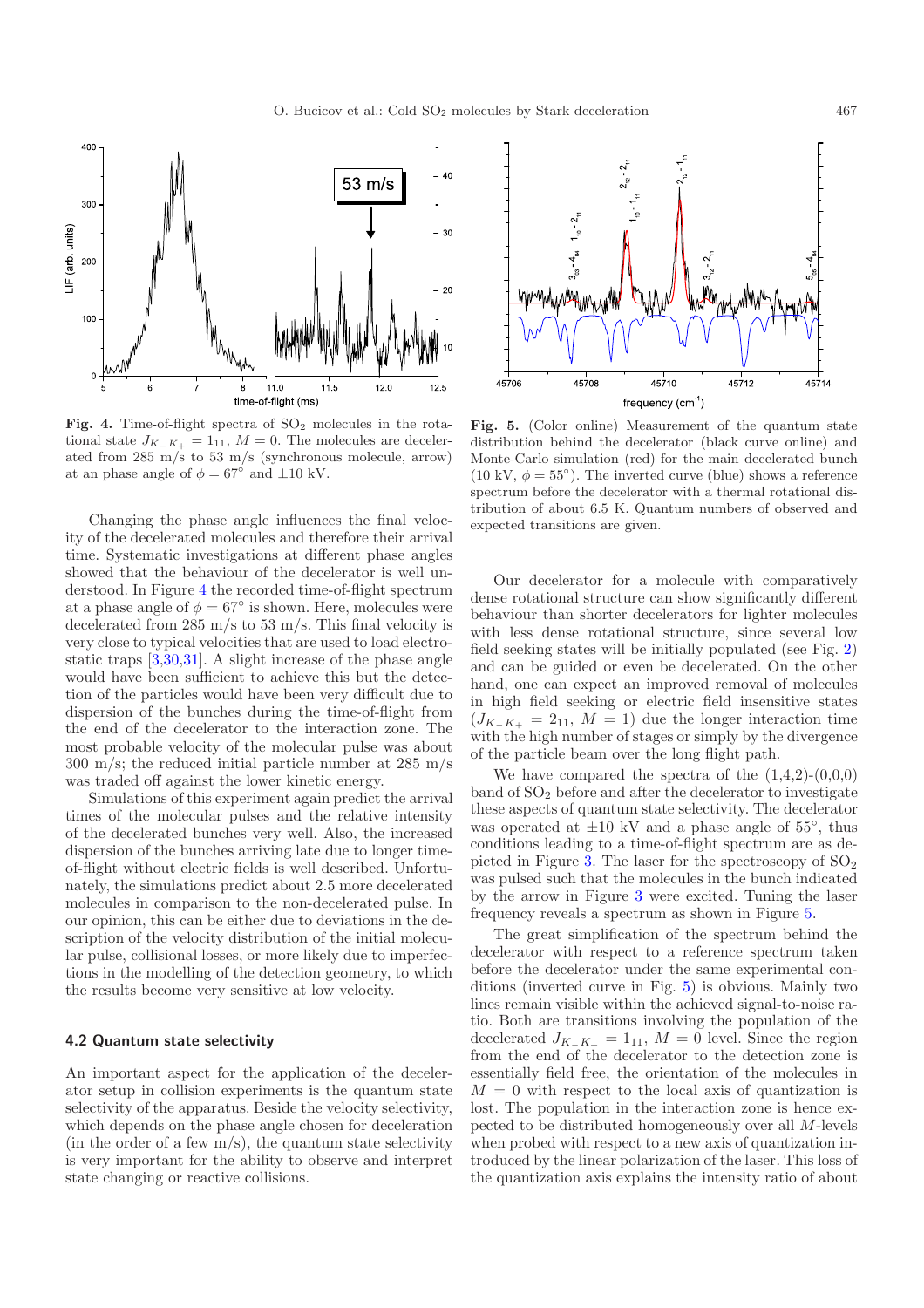2:3 between both lines, since the transition with  $M = 0$ is forbidden in  $1_{10} - 1_{11}$  and saturation of the transitions is achieved, thus the Hönl-London factor for the relative strength of both transitions has not to be taken into account. Hence, the line to  $1_{10}$  only probes the population in  $M = \pm 1$ , while the one to 2<sub>12</sub> probes all three Stark levels of the ground state level  $J_{K-K+} = 1_{11}$ .

The red curve in Figure [5](#page-4-2) is a simulation of the spectrum behind the decelerator. The relative intensities for the lines were taken from Monte-Carlo simulations of the decelerator for different molecular states but with the same switching sequence: the one optimized for the level  $J_{K-K_+} = 1_{11}$ ,  $M = 0$ . As can be seen in the figure, other transitions are expected of which also indications are visible in the measurements. These are due to other ground state levels with positive Stark effect like the level  $2_{11}$ ,  $M = 2$  (see Fig. [2\)](#page-2-1). The simulations show that molecules in these levels are not decelerated since the smaller Stark effect and accordingly smaller energy loss  $\Delta E$  per stage do not allow the formation of phase stable bunches with decelerated molecules. The weak transitions in Figure [5](#page-4-2) show molecules in the low velocity tail of the initial molecular pulse. Only lines from low field seeking molecular levels are visible, since these molecules are guided independently from the exact switching sequence through the decelerator like the main pulses visible in Figures [3](#page-3-0) and [4.](#page-4-1) Molecules in high field seeking states are efficiently removed from the molecular beam.

The simulations tell us that the population in  $J_{K-K_+} = 1_{11}$ ,  $M = 0$  is a factor of about 44 larger than in  $J_{K_–K_+} = 2_{11}$ ,  $M = 2$  or about 80 for  $J_{K_–K_+} = 4_{04}$ ,  $M = 0$ . A precise limit for the population in high-field seeking states is difficult to derive, since even for several million simulated trajectories no particle reached the end of the decelerator. The suppression of other low field seeking quantum states can be easily improved by an increased time delay between the decelerated molecules and the guided main pulse. This does mostly mean higher deceleration by larger phase angles or voltages but not necessarily lower final velocity, since the initial molecular velocity can be increased easily by the choice of the nozzle temperature or the carrier gas. Therefore, a large parameter space can be covered for experiments with pure molecular samples.

# <span id="page-5-11"></span>**5 Conclusion**

We have constructed a Stark decelerator with 326 stages for molecules in low field seeking states. The decelerator was successfully tested with  $SO_2$  molecules and can be applied to other molecules with a small ratio of Stark shift to kinetic energy. The apparatus is expected to be capable of loading a trap for  $SO<sub>2</sub>$  molecules, which will be implemented soon. Improvements on the number of decelerated molecules are expected from an increase of the electric fields to a level achieved in our previous, shorter setup [\[6\]](#page-5-5). The phase angle at which the decelerator is operated to produce slow molecules will be decreased, which increases the number of molecules in a decelerated bunch.

We have tested the performance of our apparatus and its experimental results by comparison of time-of-flight spectra obtained under different operation conditions of the decelerator with trajectory simulations. Good understanding of the experimental conditions in terms of the temporal sequence and the signal intensity was achieved. For the latter it is essential to include the transverse motion of the molecules in the decelerator.

The state selectivity of the apparatus was investigated for the dense level structure of the  $SO<sub>2</sub>$  molecule and good agreement was found with corresponding simulations. High state selectivity was achieved, the particle number in the next mostly populated quantum state at the arrival time of the synchronous molecule is a factor of 44 below the number of decelerated molecules in the designed quantum state. Molecules in high field seeking states are efficiently removed from the molecular beam. Improved state selectivity can be achieved by optimized operation conditions of the decelerator, i.e. stronger deceleration of the molecules or an improved beam source with a narrower velocity distribution.

These results show that a Stark decelerator of more than 300 stages is possible and can be applied for further experiments like studies of highly velocity selected collision or precision spectroscopy of cold molecules.

This work was supported by the German Science Foundation (DFG) within the priority program SPP 1116 and by the Research and Training Network Cold Molecules. We thank Nicolas Saquet for his support during his visits.

## <span id="page-5-0"></span>**References**

- 1. H.L. Bethlem, G. Meijer, Int. Rev. Phys. Chem. **22**, 73 (2003)
- <span id="page-5-1"></span>2. S.Y.T. van de Meerakker, N. Vanhaecke, G. Meijer, Ann. Rev. Phys. Chem. **57**, 159 (2006)
- <span id="page-5-2"></span>3. C.E. Heiner, D. Carty, G. Meijer, H.L. Bethlem, Nat. Phys. **3**, 115 (2007)
- <span id="page-5-3"></span>4. B.C. Sawyer, B.L. Lev, E.R. Hudson, B.K. Stuhl, M. Lara, J.L. Bohn, J. Ye, Phys. Rev. Lett **98**, 253002 (2007)
- <span id="page-5-4"></span>5. J. Gilijamse et al., Science **313**, 1617 (2006)
- <span id="page-5-5"></span>6. S. Jung, E. Tiemann, C. Lisdat, Phys. Rev. A **74**, 040701(R) (2006)
- <span id="page-5-6"></span>7. M.R. Tarbutt, H.L. Bethlem, J.J. Hudson, V.L. Ryabov, V.A. Ryzhov, B.E. Sauer, G. Meijer, E.A. Hinds, Phys. Rev. Lett. **92**, 173002 (2004)
- <span id="page-5-7"></span>8. H.L. Bethlem, A.J.A. van Roij, R.T. Jongma, G. Meijer, Phys. Rev. Lett. **88**, 133003 (2002)
- <span id="page-5-8"></span>9. S. Becker, C. Braatz, J. Lindner, E. Tiemann, Chem. Phys. Lett. **208**, 15 (1993)
- <span id="page-5-9"></span>10. S. Jung, E. Tiemann, C. Lisdat, J. Phys. B **39**, S1085 (2006)
- <span id="page-5-10"></span>11. E. Abrahamsson, T.V. Tscherbul, R.V. Krems, J. Chem. Phys. **127**, 044302 (2007)
- 12. E.R. Hudson, C. Ticknor, B.C. Sawyer, C.A. Taatjes, H.J. Lewardowski, J.R. Bochinski, J.L. Bohn, J. Ye, Phys. Rev. A **73**, 063404 (2006)
- 13. R.V. Krems, Phys. Rev. Lett. **96**, 123202 (2006)